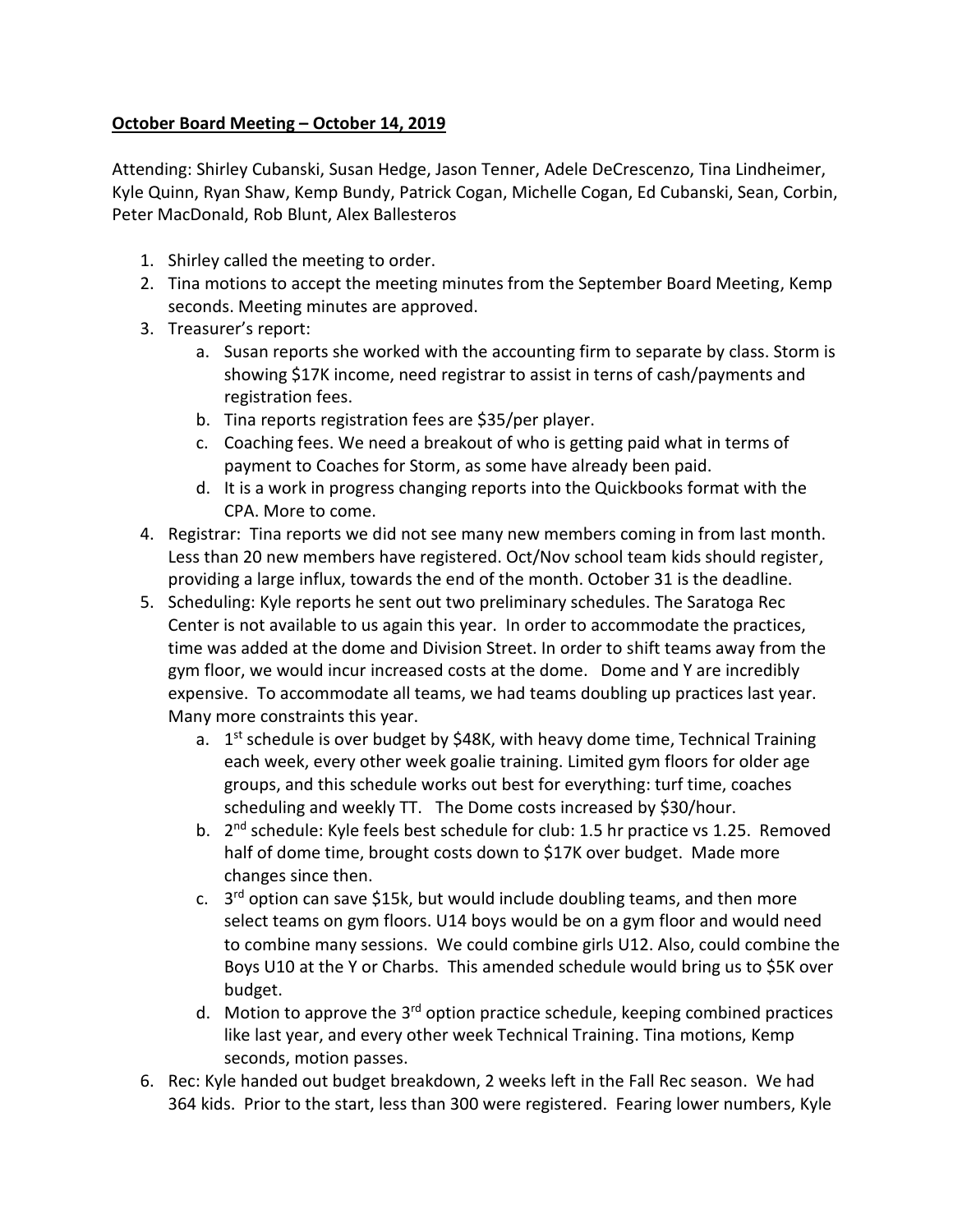cut a bunch of expenses, leaving a favorable amount in the Rec budget. Kyle would like to use the money for licenses for rec and travel coaches. There is roughly \$7K available, Kyle would like to use \$3500 for licenses through CDYSL and ENY. It costs \$85/coach. Field training is required after one year of having on-line training. The field training is a 4 hour class. We would require one instructor under 15 people, or two instructors for over 24 people. Kyle estimates costs to be \$2,040 for licenses, \$300 fee to ENY and then rent to hold the training at Gavin.

- a. Motion to approve up to \$3K for coaching licenses through CDYSL and ENY which Kyle will arrange for potentially the first week in November. Tina motion, Sean seconds. Motion passes.
- b. Reminder we need to register Rec players through spring in CDYSL. Around July 1, the club should look to move all players into one SI Play account. Go onto Rec account. Website is inferior, should not be utilized.
- 7. Jason:
	- a. Coaching: Most of the detail was sent in an email dated 10.14.19.
		- i. Talked to Patrick about U16, no issues there.
		- ii. Adam Costello: Former First Touch coach, currently doing the Technical Training. He would also handle the U6 program if it materializes. Assists with Kyle U8.
		- iii. Adam asked about compensation for U8. Board needs to decide how much to assist Kyle. Pay should be dictated on his role. He currently attends one practice a week. He was already scheduled compensation for Technical Training and Coerver Coaching.
			- 1. Kyle mentioned creating a "Club Coach" position. Board agrees a job description needs to be developed to assign a \$\$ value. Kyle to send Jason a list of tasks for the position.
			- 2. Motion is to call the position the Assistant Grassroots Coach, \$500 paid from club, \$1500 from rec. Approved by all for this season.
	- b. Alex Hayes, wants to play up from U12 to U14, Jason needs to watch him practice and play. Patrick says no Kyle says maybe yes. Jason will report back when that is said and done
	- c. Jeff Gold Goalkeeper training  $-$  will do what he did last year. Friday,  $5 615$ . Starting November 1, every other week. Ed is willing to do it for FREE on Jeff's off weeks.
- 8. Storm Update: Practice schedule Nov Feb. Sent email to Ballston Spa coaches and SWSC. Jason is not holding an official meeting with coaches, see all of them anyway, it's much easier to discuss individually then try to schedule all together.
	- a. Grand total of training time cost now through Feb is under \$2K.
	- b. Storm DOC fee is waived. U 11 coach waived by \$500. Sean working on google calendar.
	- c. \$23/jersey instead of \$50 per jersey.
	- d. All storm teams registered for EDP, SWSC EDP would be registered for the lowest division.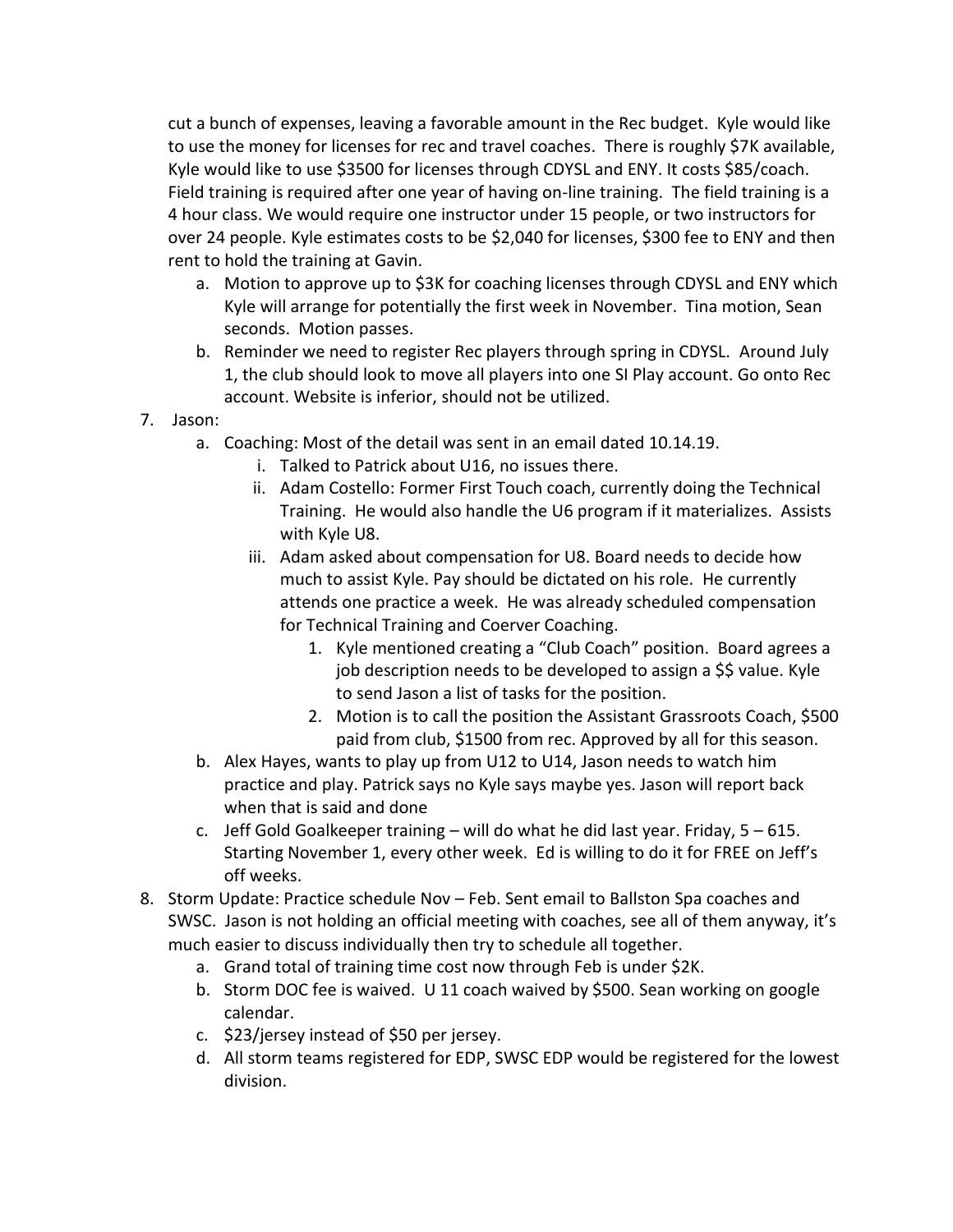- e. Jason would work with Joe so games don't conflict. Games away, be able to do on weekends. Storm teams should be local. Should work out better than CDYSL
- f. U12 last year, 6 were local. 2 away. The game schedule is based upon who enters the league at each level.
- g. How much are storm coaches getting paid? \$500? Susan mentions she has already paid some coaches.
- h. Sean mentions running this concept, with all the changes for the coaches in terms of money affected, will the coaches be interested in continuing this program for next year.
- 9. CPR: It was decided to designate Saturday October 26 @ 12pm for CPR training for all coaches who need it. Jason to send email to coaches about date and time of CPR training.
- 10. Shirley notes: It is also required for the club Insurance policy to have a written policy on Harassment and conduct. The club's policy states we need a point of contact for reporting. Tina Lindheimer will be our Zero Tolerance contact person. The online policy needs to have her name and contact information added. Policy needs to be reviewed with coaches. Club should include this policy and a verification checkbox through registration for players and coaches.
- 11. Fundraising and sponsorship: no new info, Adele and Dawn will get together to discuss a plan to move forward with Fundraising options.
- 12. Wendy provided Manager's Report to Shirley: She is holding a second meeting October 22, to present managers with info packets. All managers placed except Patrick u16 boys; he doesn't want to reach out until after school ball.
- 13. Wendy reports she is currently working down the previously developed May Day schedule, with meetings to resume in November.
- 14. Wendy reports Jingle Bell cup is finally approved, registration is open. One month behind last year. Paperwork submitted to CDYSL at same time as last year. Checked every 4 -5 days, after 3 weeks, needed to re-do background check. Another 1 week for ENY to approve. Hope to close registration November 15. We kept it open late last year, this year we would like to either fill sooner, or decide not to have that bracket. Have had some emails already come in for teams interested in registering. The club needs to get the website updated. Tina and Shirley report having issues getting in contact with website provider. In the meantime, teams can register directly through Got Soccer. The tournament is for U10 – U16. Cost for Saratoga clubs is a 25% discount.
- 15. Zero tolerance fines policy: Tina on point. Fines are incurred by the club. Most of the fines are \$25. If necessary, any action necessary would be determined by the board.
- 16. Sean: Lease Sean had asked for a list of questions; he has a lawyer is willing to look at it. Need a list of questions needed to be presented to the lawyer. Would like an exhaustive list, as he is willing to do it and not charge for it. Major question regarding the roof issues. Can we break the lease? Have all questions to Sean by November 1<sup>st</sup>. Ed recommends all issues and correspondences to the landlord/designee should be documented as evidence in the event it was needed.